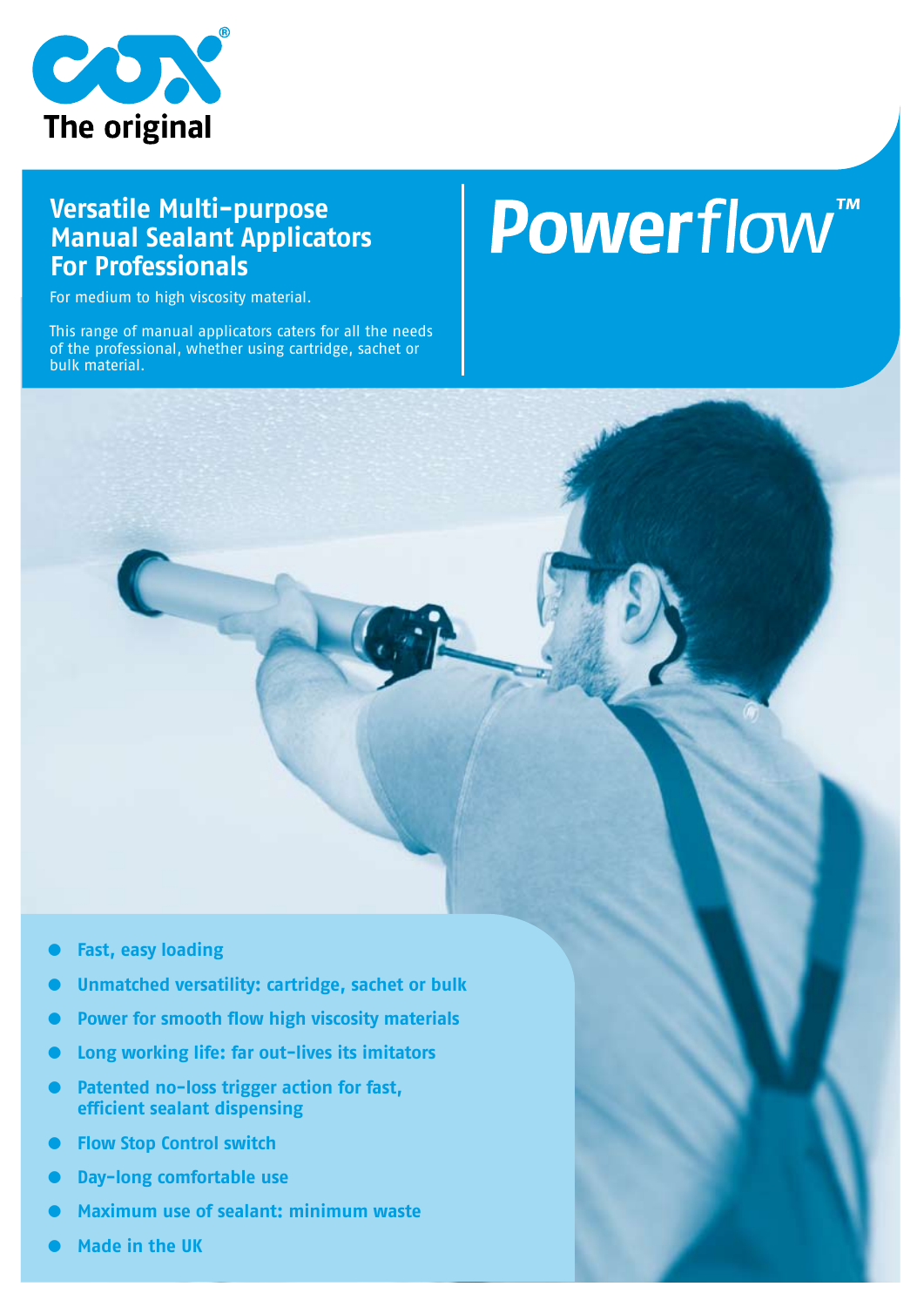## **COX FOR SEMI-PROFESSIONAL AND PROFESSIONAL USERS**

The Cox range of semi-professional and professional manual applicators has been designed for low to high viscosity materials, where reliability and performance are key factors in the purchase decision.

## **Quality Design & Construction**

For efficiency, versatility and long working life

# Powerflow<sup>"</sup>



## **featuring Flow Stop Control**

#### **Optional non-drip feature**

Available for the Powerflow Cartridge and Powerflow Combi, the switchable control provides users with the ability to take pressure off the cartridge when the trigger is released, removing the likelihood of overrun from the nozzle.

### **Powerflow CARTRIDGE**

#### **The industry standard applicator for cartridges**

- Suitable for 310ml and 400ml cartridges and 150ml co-axial cartridges
- Wear compensating device
- Cartridge cradle support frame
- Strong welded steel epoxy coated frame and zinc coated corrosion resistant sliding components
- 12:1 trigger ratio
- HP version available • Flow Stop Control switch



#### **400ml 18:1**

#### **Powerflow**" **Versatile applicator for cartridges or sachets**

- For use with cartridges, sachets or bulk material
- Dispenses 310ml and 400ml cartridges
- (depending on barrel length) • Dispenses 310ml, 400ml and 600ml sachets (depending on barrel length)
- 12:1 trigger ratio
- Choice of 4 barrel lengths (229, 267, 299 and 375mm)
- Aluminium barrels standard, transparent optional
- Full range of accessories



**400ml 600ml 18:1**

Aluminium and clear barrels available

CHOICE OF BARRELS

POWERFLOW COMBI HP As above with 18:1 trigger ratio for higher viscosity material

**COMBI**

(Flow Stop Control not available on 18:1 trigger ratio)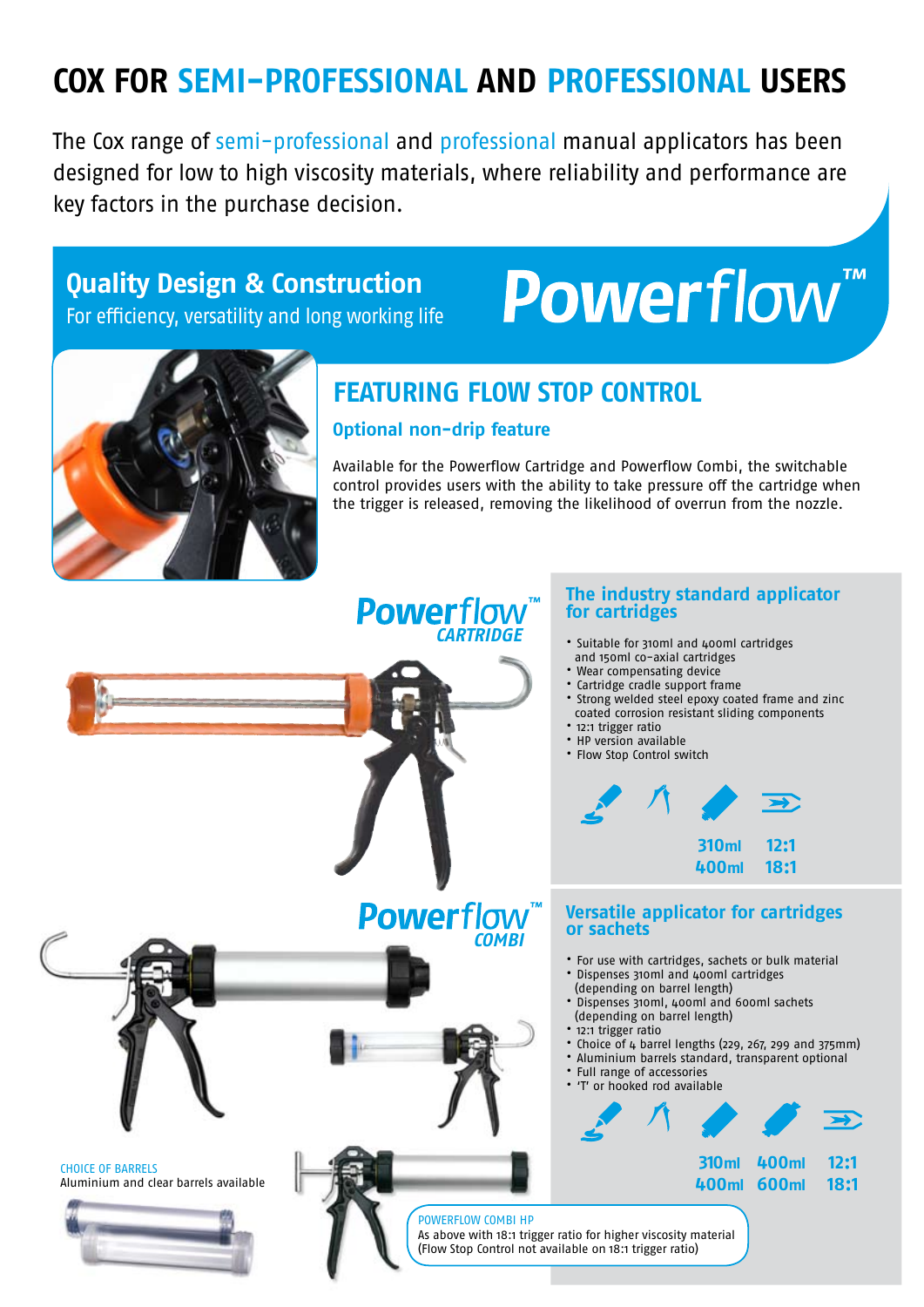